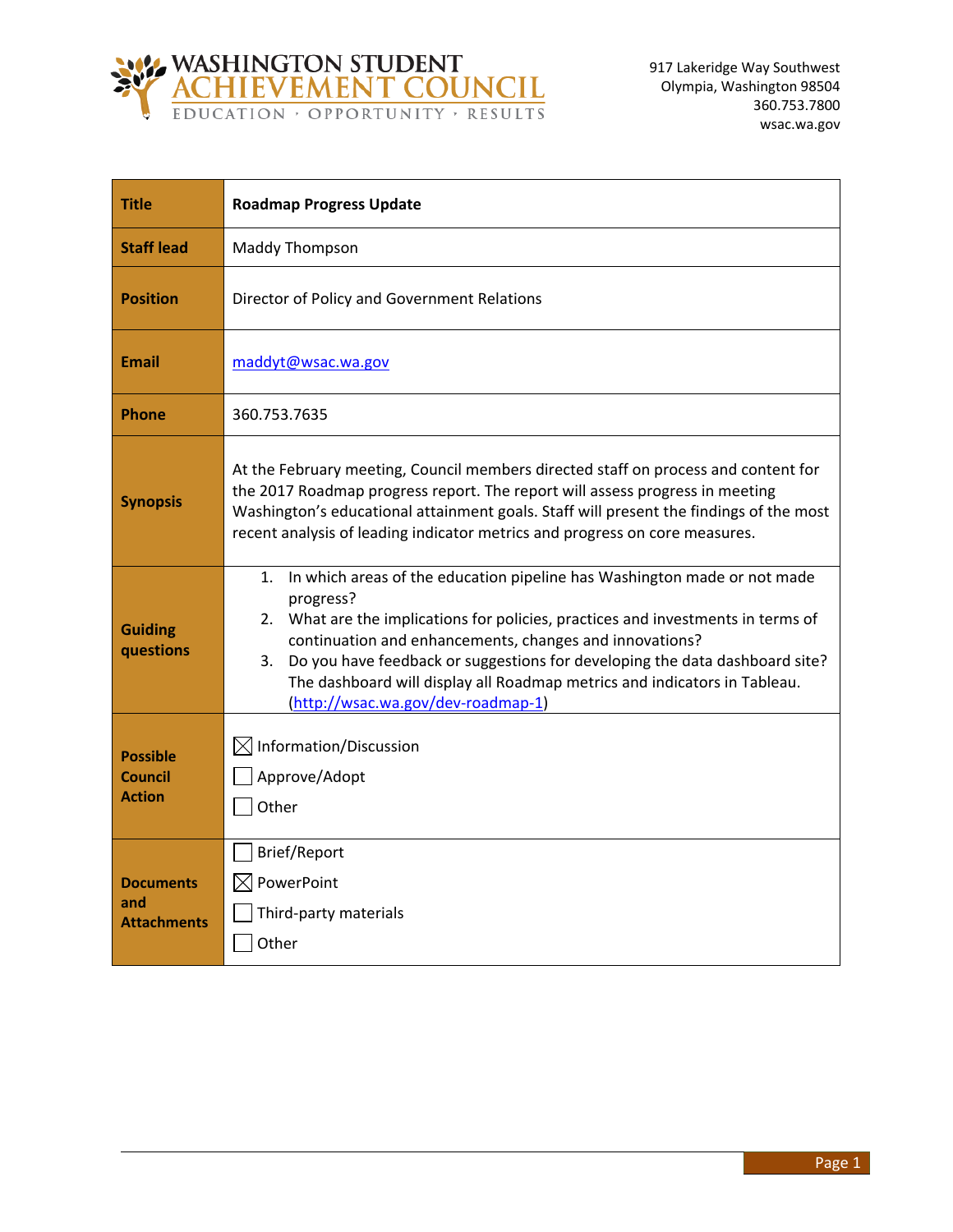

#### Roadmap Progress Report Results to date

October 12, 2017 Council Meeting

Maddy Thompson and Lexi Shankster

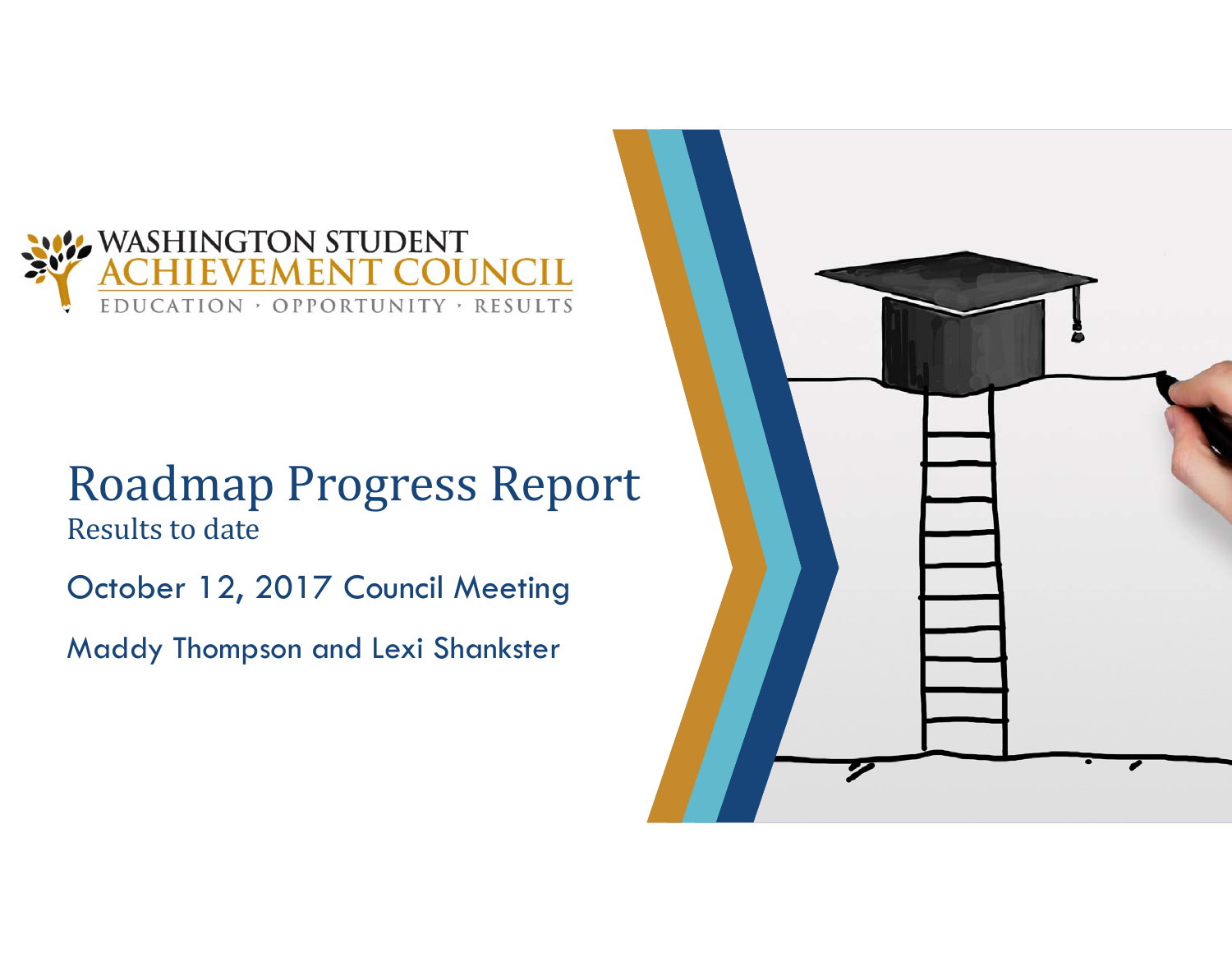

# Process leading up to final report and dashboard



Washington Student Achievement Council 2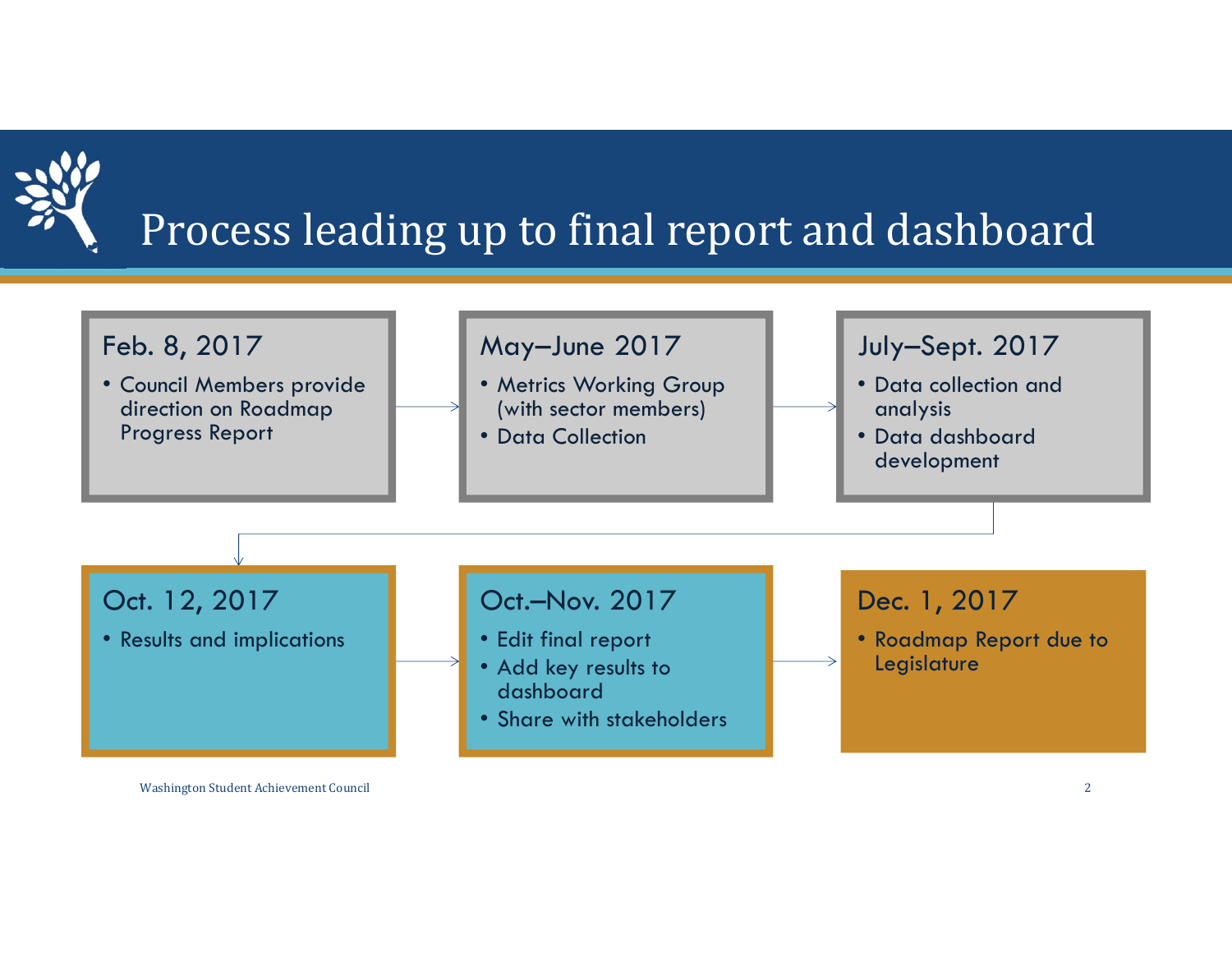

# Attainment goals essential to meet workforce needs

#### **EDUCATIONAL ATTAINMENT GOALS FOR 2023**



**Over 70% of job openings projected for 2020–2025 will require a postsecondary credential.** 

Washington Student Achievement Council 3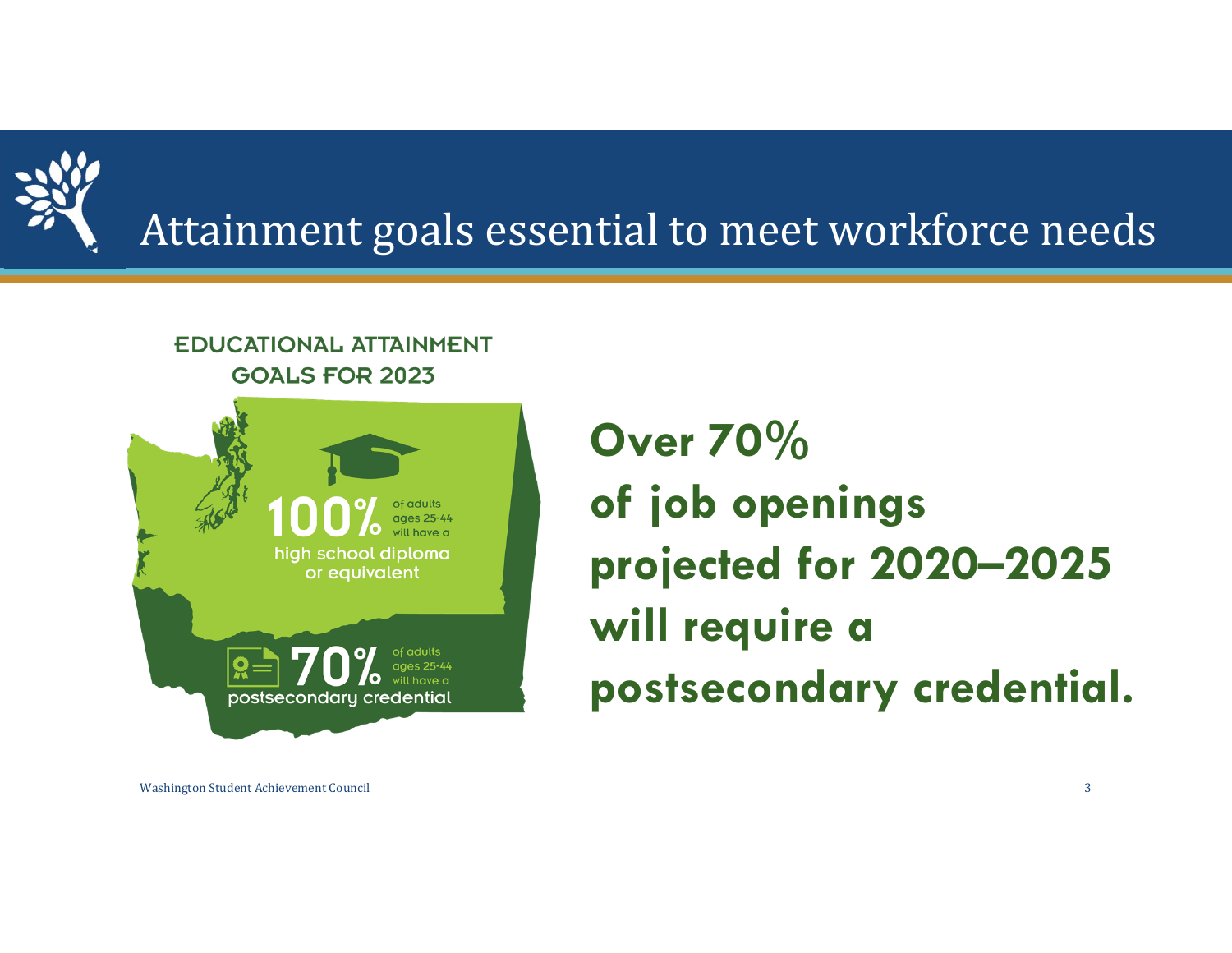

# Preliminary findings: Slight progress

#### 2017 PROGRESS REPORT ON **EDUCATIONAL ATTAINMENT GOALS**



**The state will not meet its goals without substantial investment and shifts in policies to increase attainment.**

Washington Student Achievement Council 4 and 2008 and 2008 and 2008 and 2008 and 2008 and 2008 and 2008 and 2008 and 2008 and 2008 and 2008 and 2008 and 2008 and 2008 and 2008 and 2008 and 2008 and 2008 and 2008 and 2008 a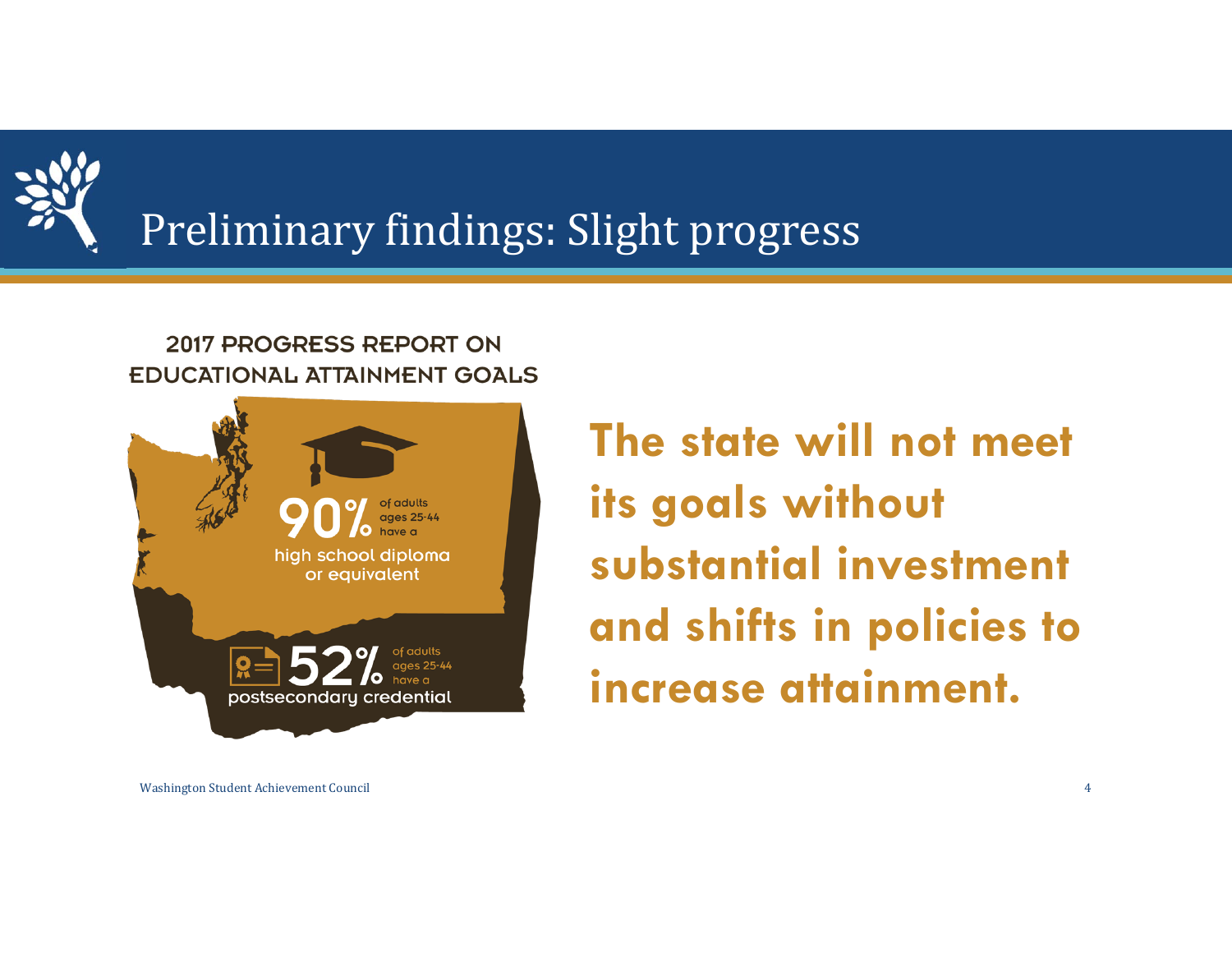

# Understanding our progress: Metrics and indicators



Washington Student Achievement Council 2002 12:00 12:00 12:00 12:00 12:00 12:00 12:00 12:00 12:00 12:00 12:00 12:00 12:00 12:00 12:00 12:00 12:00 12:00 12:00 12:00 12:00 12:00 12:00 12:00 12:00 12:00 12:00 12:00 12:00 12:0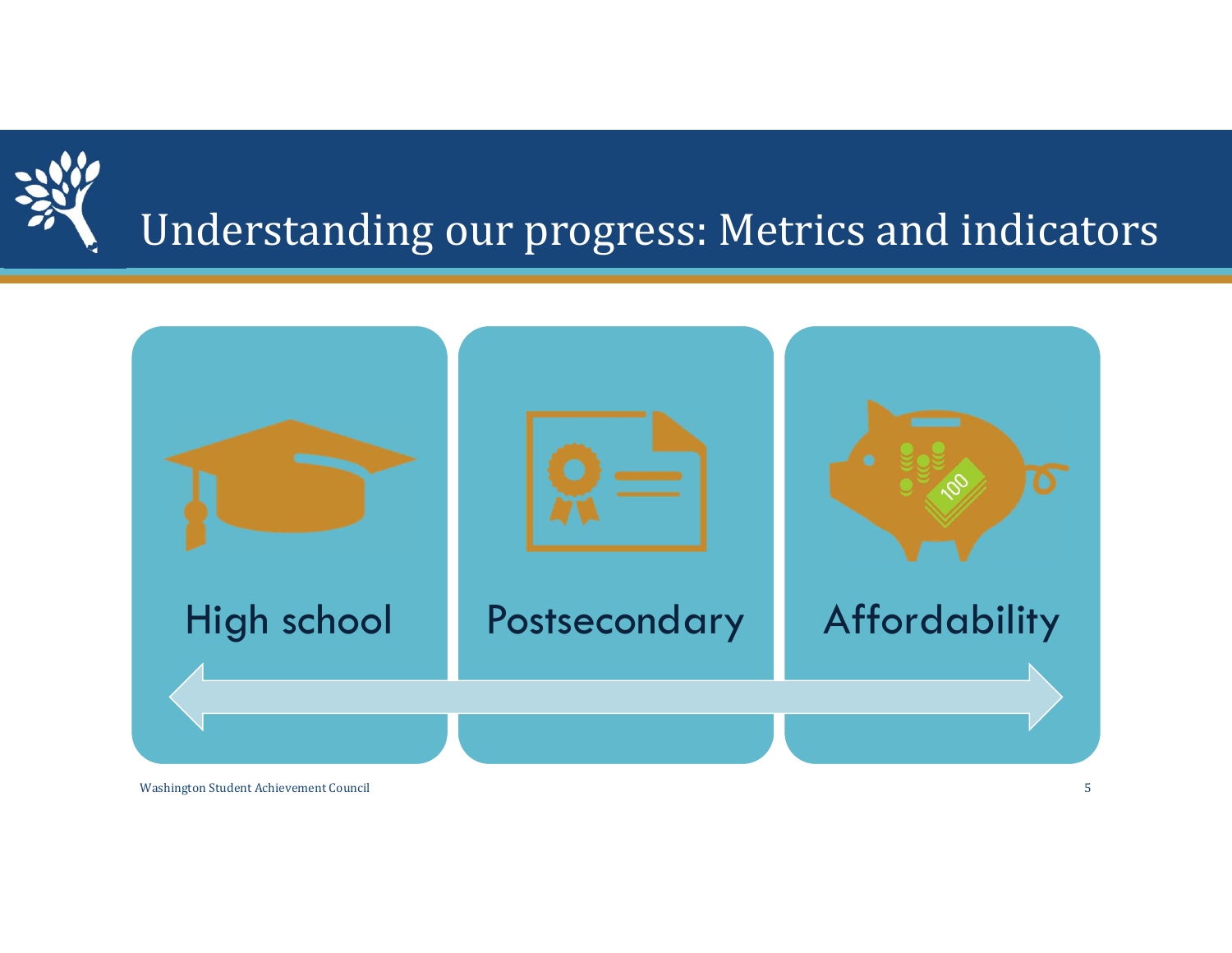

# Preliminary findings: High school

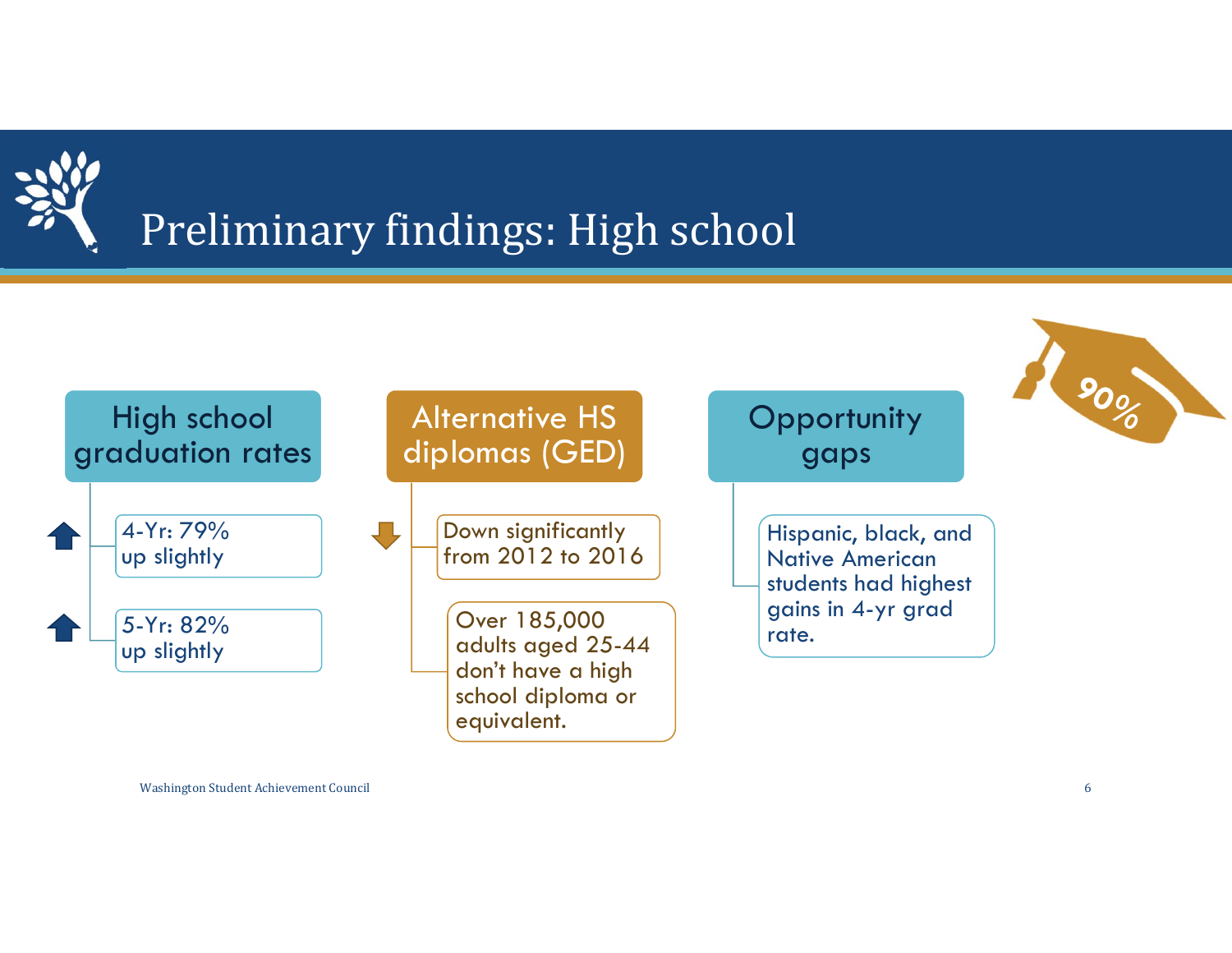

# Preliminary findings: Postsecondary

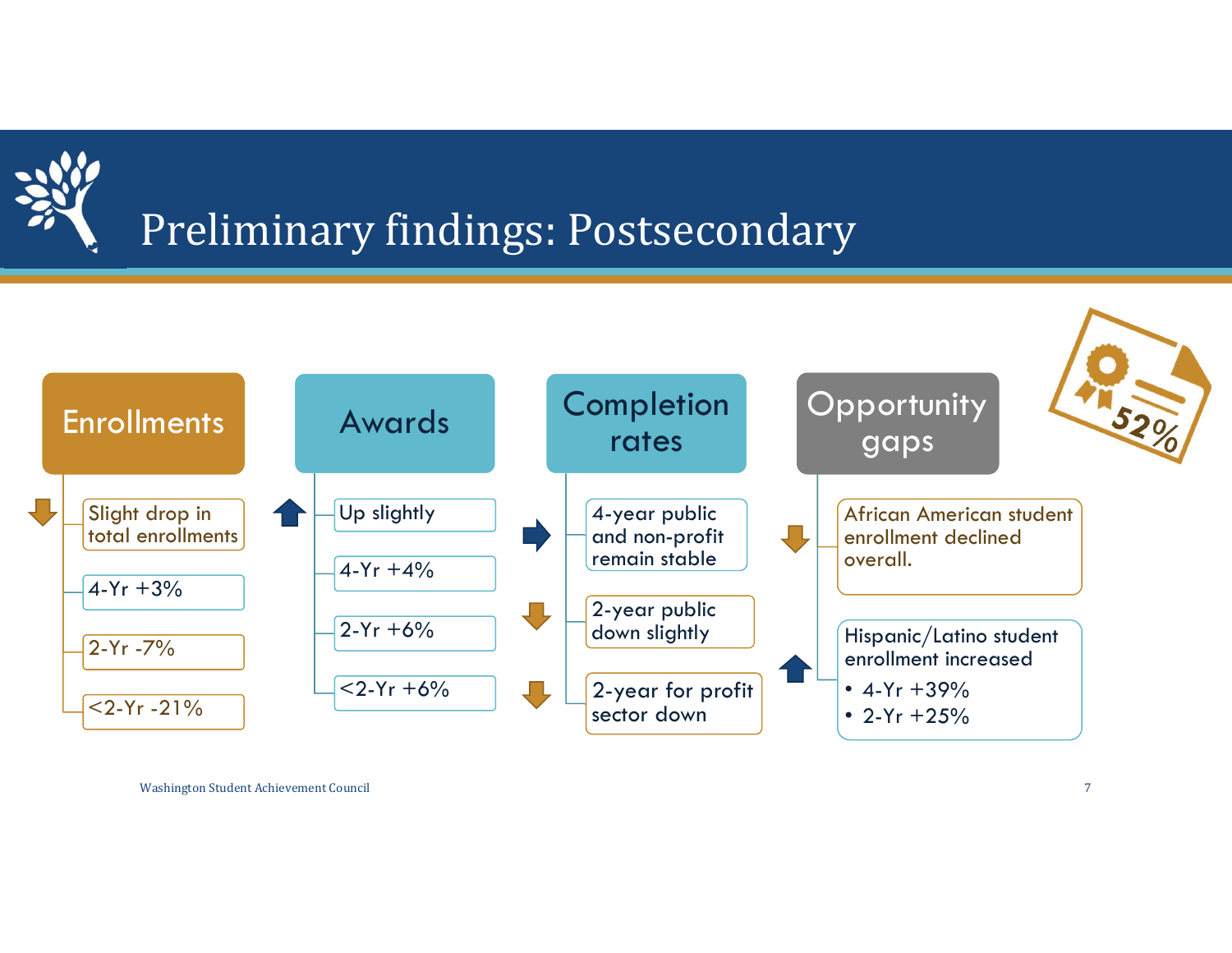

# Preliminary findings: Affordability

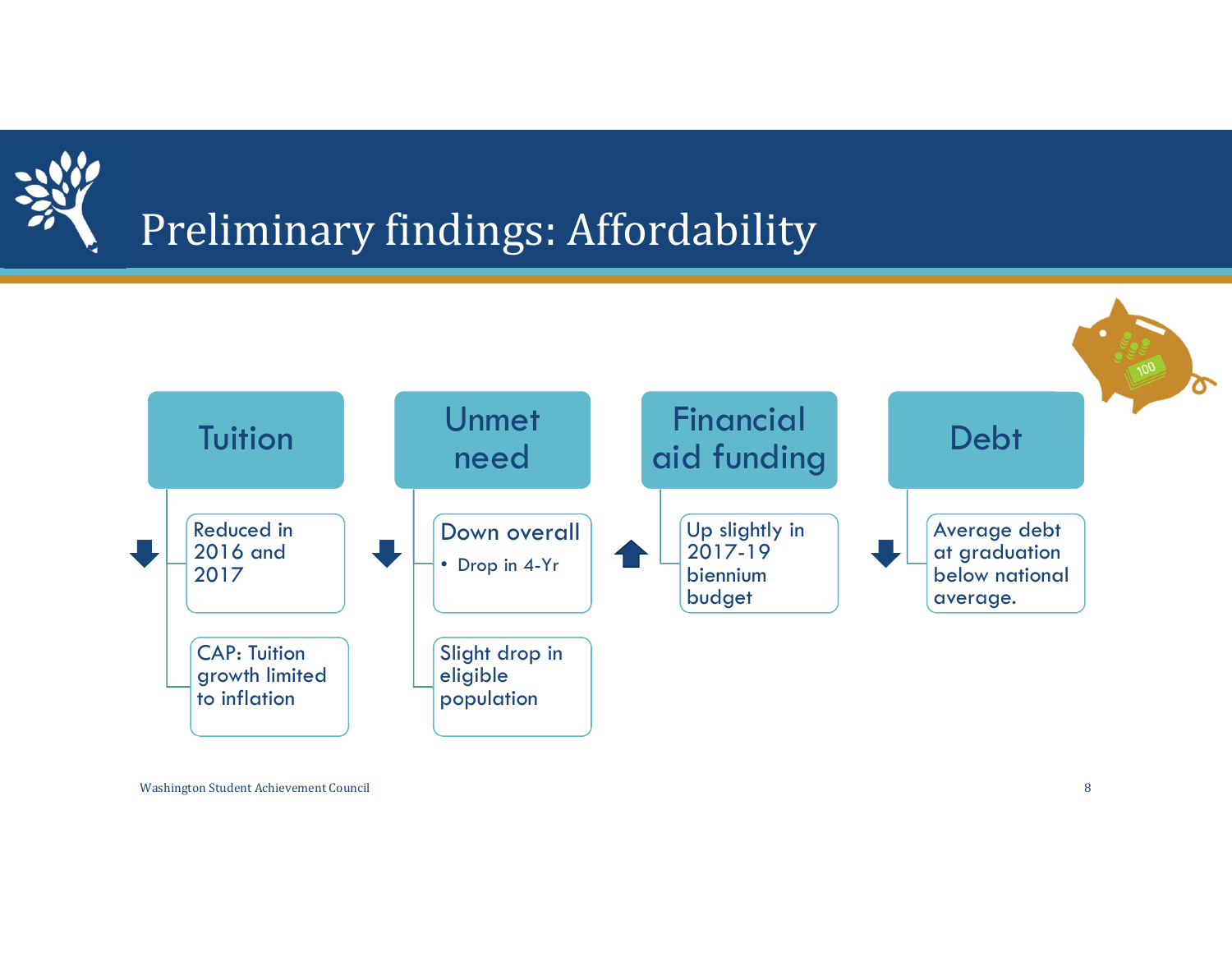

## Want more data? Interactive dashboard coming soon

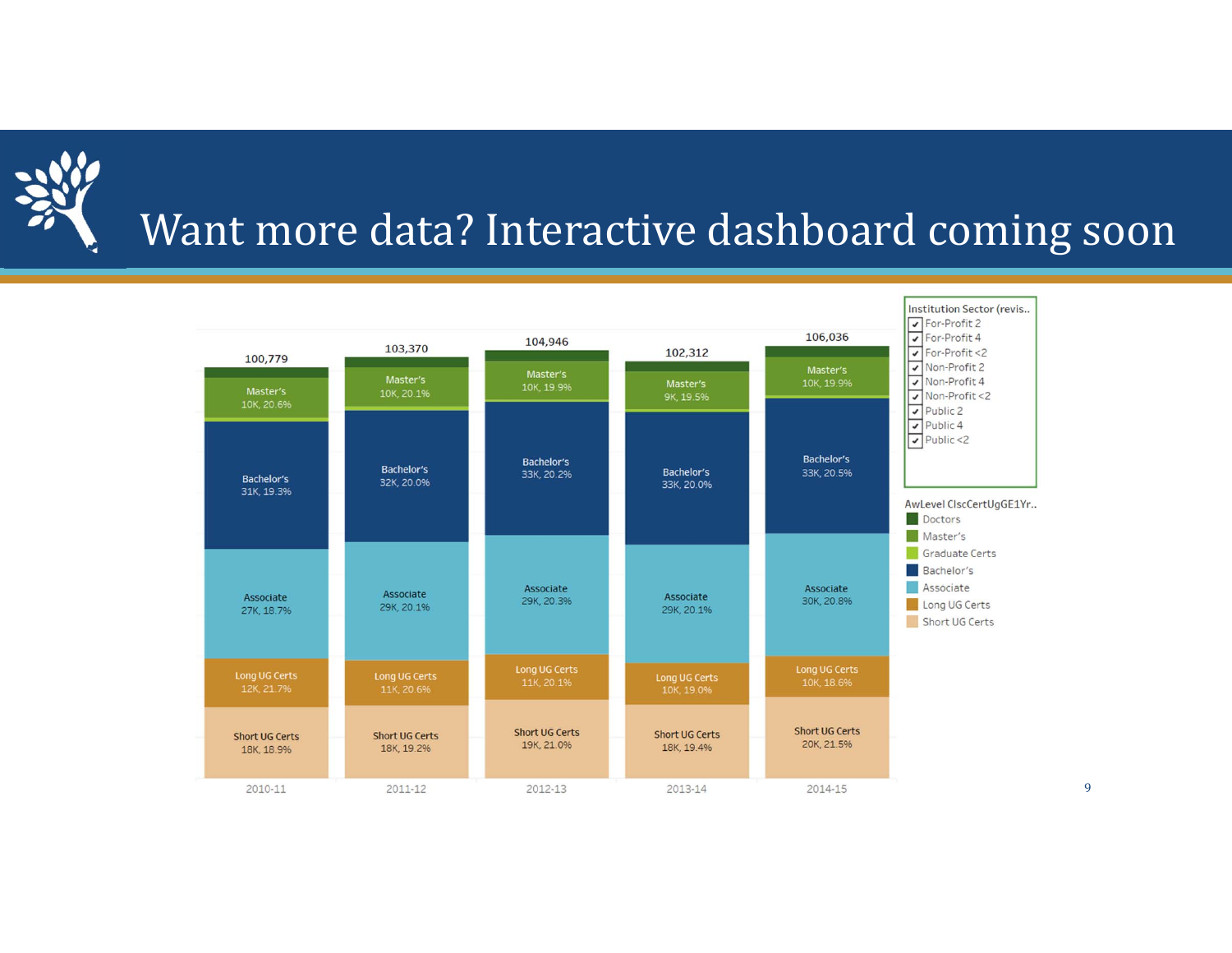

Conclusions from preliminary findings

Washington won't be able to meet workforce demands by 2023 unless we increase the rate of growth in high school attainment as well as postsecondary enrollment and completion.

Some gains in high school graduation rates for underserved students.

Total postsecondary enrollment declined.

**Postsecondary** completion increased slightly.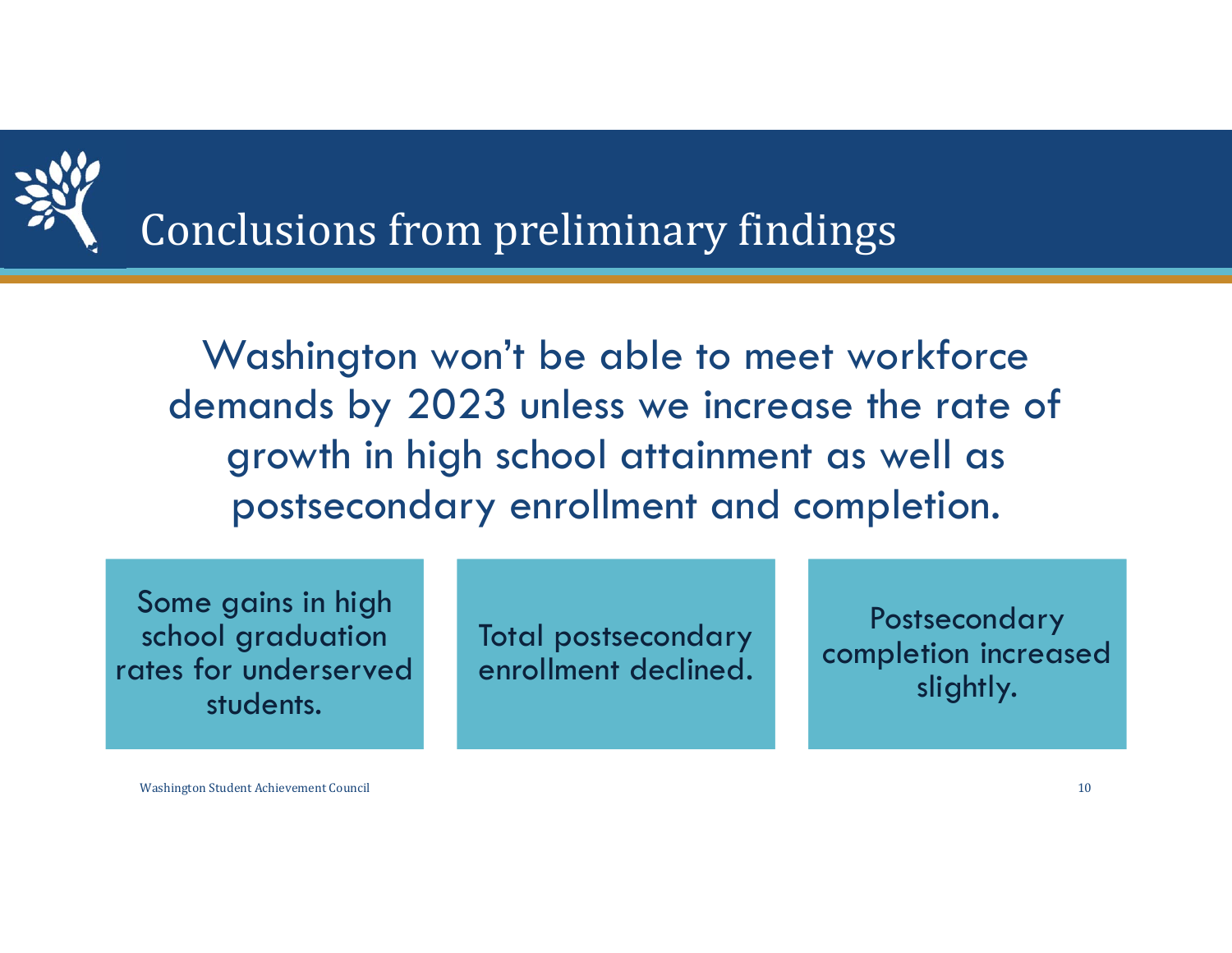

| Improve readiness and affordability to increase |
|-------------------------------------------------|
| completion and meet workforce demands.          |

## Legislative agenda

- Affordability
- Career-connected learning
- Dual credit

## Agency initiatives

- •Reengage adults
- Network regionally
- •Support STEM

### Close opportunity gaps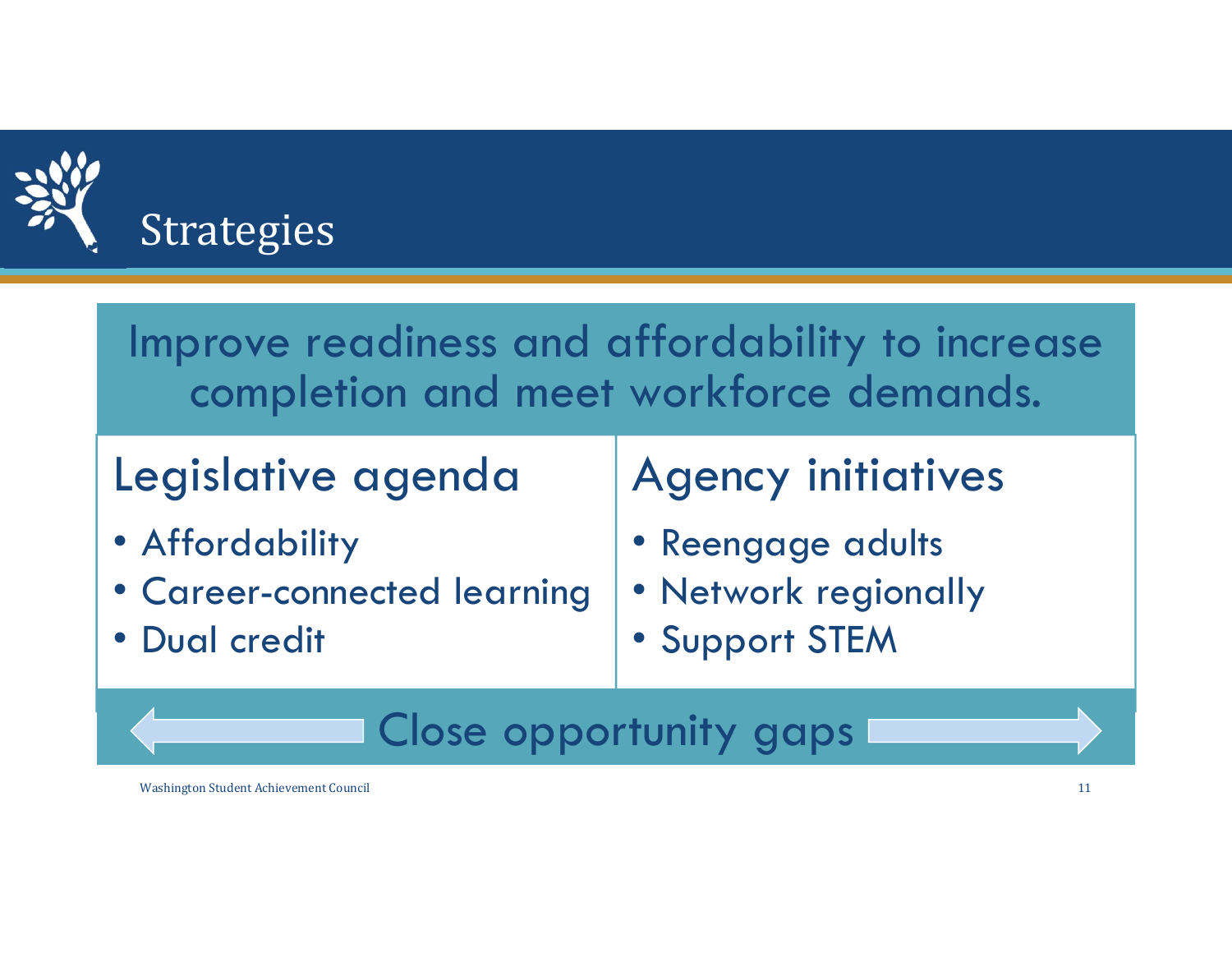

### Purpose: Guide 2019 SAP, WSAC initiatives

# **STRATEGIC ACTION PLAN 2019-21 KK**



Washington Student Achievement Council 2008 12